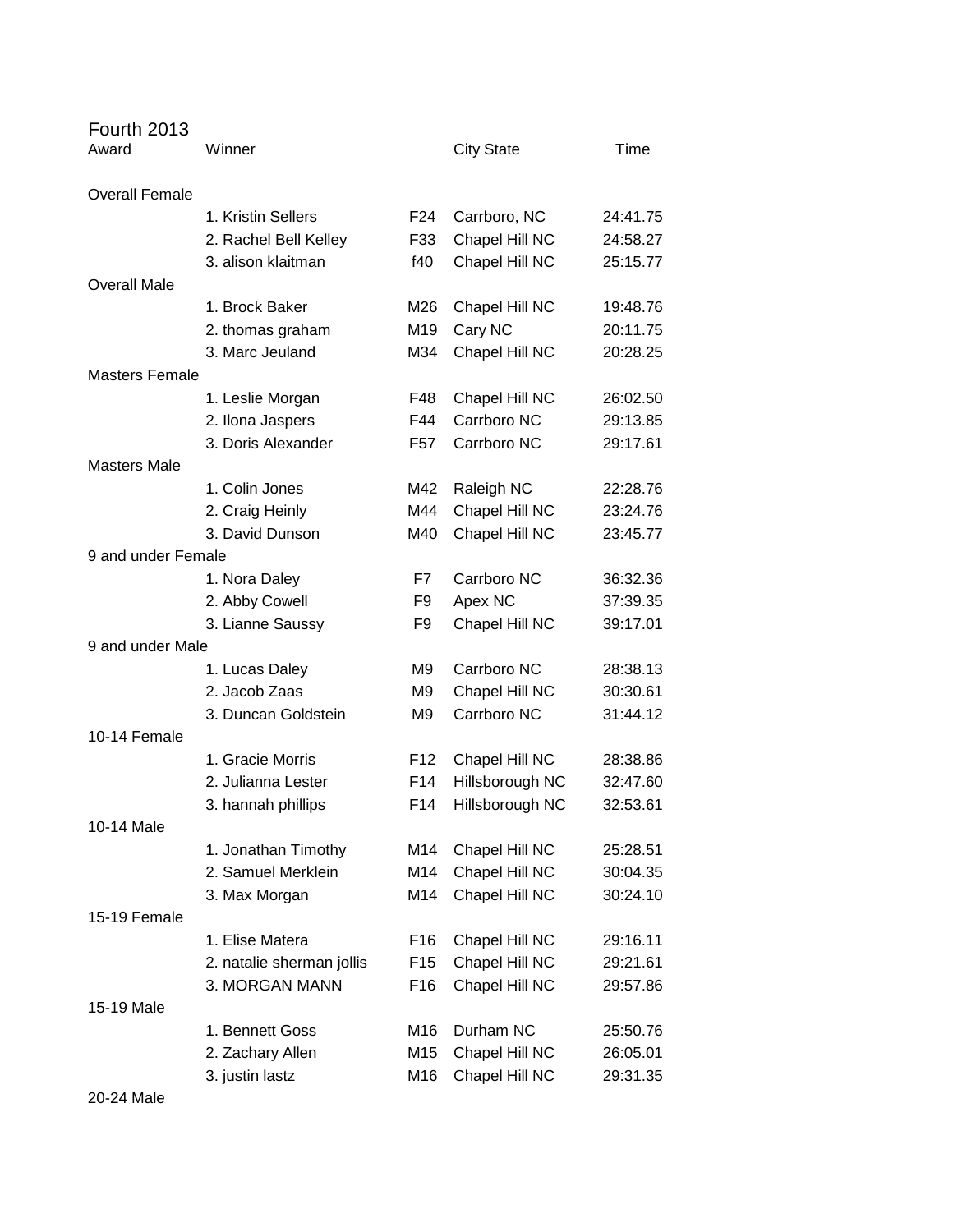|              | 1. bobby torphy       | m24             | Chapel Hill NC       | 21:00.50 |
|--------------|-----------------------|-----------------|----------------------|----------|
|              | 2. Matthew Waller     | M24             | Durham NC            | 21:14.25 |
|              | 3. jamar lawson       | M20             | <b>WAKE FOREST N</b> | 22:52.51 |
| 20-24 Female |                       |                 |                      |          |
|              | 1. jenna goodwin      | F24             | Carrboro NC          | 25:43.01 |
|              | 2. Susan Gogniat      | F <sub>22</sub> | Monroeville PA       | 26:55.77 |
|              | 3. samantha terry     | f23             | Chapel Hill NC       | 27:01.77 |
| 25-29 Female |                       |                 |                      |          |
|              | 1. Sarah Todd         | F <sub>25</sub> | Chapel Hill NC       | 26:06.26 |
|              | 2. Lauren Pilcher     | F <sub>25</sub> | Raleigh NC           | 26:14.00 |
|              | 3. Sarah Swiss        | F <sub>29</sub> | Durham NC            | 26:18.75 |
| 25-29 Male   |                       |                 |                      |          |
|              | 1. Jordan Zwick       | M27             | <b>RALEIGH NC</b>    | 20:40.25 |
|              | 2. Kaleb Keyserling   | M26             | Chapel Hill NC       | 21:32.26 |
|              | 3. Jordan Stafford    | M26             | Carrboro NC          | 22:56.77 |
| 30-34 Male   |                       |                 |                      |          |
|              | 1. Tim Surface        | M34             | Raleigh NC           | 20:53.77 |
|              | 2. Billy Askey        | M30             | <b>CARY NC</b>       | 23:03.75 |
|              | 3. Joshua Dixon       | M33             | Chapel Hill NC       | 24:18.75 |
| 30-34 Female |                       |                 |                      |          |
|              | 1. Melissa Cunningham | F34             | Carrboro NC          | 26:00.51 |
|              | 2. kara bonneau       | f33             | Durham NC            | 28:23.11 |
|              | 3. Julie O'Donnell    | F30             | Chapel Hill NC       | 29:46.11 |
| 35-39 Male   |                       |                 |                      |          |
|              | 1. george linney      | m38             | Durham NC            | 22:23.02 |
|              | 2. Solomon Kobes      | M38             | Chapel Hill NC       | 23:00.27 |
|              | 3. Ian Turner         | M35             | Durham NC            | 23:13.01 |
| 35-39 Female |                       |                 |                      |          |
|              | 1. meredith bazemore  | f37             | Chapel Hill NC       | 26:14.50 |
|              | 2. Sara Larson        | F39             | Chapel Hill NC       | 26:43.75 |
|              | 3. Georgia Alexander  | F35             | <b>DURHAM NC</b>     | 29:34.10 |
| 40-44 Male   |                       |                 |                      |          |
|              | 1. Will McDow         | M42             | Durham NC            | 24:51.25 |
|              | 2. kevin gustafson    | M44             | prosser WA           | 25:05.25 |
|              | 3. christopher gergen | M42             |                      | 25:11.02 |
| 40-44 Female |                       |                 |                      |          |
|              | 1. Jessica Lee        | F43             | Chapel Hill NC       | 30:42.86 |
|              | 2. Joanie Preyer      | F44             | Chapel Hill NC       | 30:50.10 |
|              | 3. Jennifer Goldstein | F41             | Carrboro NC          | 31:44.10 |
| 45-49 Male   |                       |                 |                      |          |
|              | 1. Steve Mele         | M48             | <b>DURHAM NC</b>     | 24:50.26 |
|              | 2. Chris Squires      | M47             | Raleigh NC           | 25:41.50 |
|              | 3. Mason Goss         | M45             | Durham NC            | 25:50.53 |
|              |                       |                 |                      |          |

45-49 Female